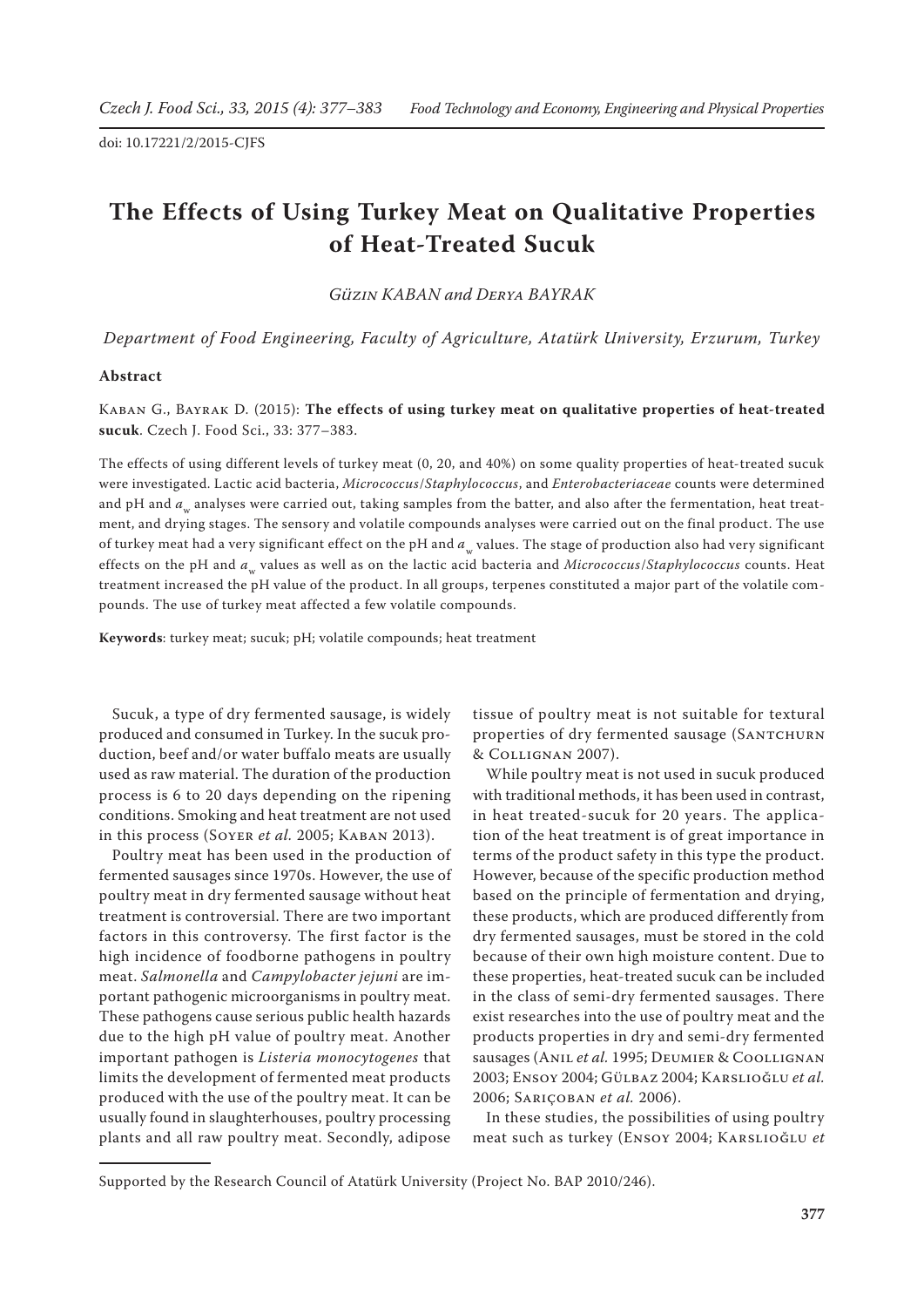*al.* 2006), chicken (Anıl *et al.* 1995; Sariçoban et al. 2005), and goose (GÜLBAZ 2004) in sucuk or heat-treated sucuk have been investigated. No studies occur on the production of heat-treated sucuk produced by using beef and turkey meats together as raw material. In this study, the effects of using turkey meat in the production of heat-treated sucuk on some microbiological, physical, chemical, and sensory properties and volatile compounds of heattreated sucuk were investigated.

## **MATERIAL AND METHODS**

*Production of heat-treated sucuk*. In the production of the sausages, 20 g nitrite-curing salt, 10 g garlic, 3 g sucrose, 7 g red pepper, 5 g black pepper, 9 g cumin, 2.5 g pimento per kg of meat (beef and beef/turkey meat), and fat (beef meat fat) were used. A commercial starter culture preparating (*Lactobacillus sakei* + *Lactobacillus curvatus+ Staphylococcus carnosus*) was used in the production. The production was conducted under the factory conditions (Aytaç – Red Meat and Meat Products Factory, Çankırı/Turkey). Sucuk batters were prepared in a meat mincer (Kolbe GmbH, Elchingen, Germany). First, the control group (0% turkey meat) was prepared, and subsequently the batters including different levels of turkey meat (20 and 40 %, based on meat weight) were prepared and each batter was stuffed into collagen casing (ø38 mm; Naturin Darm, Weinheim, Germany) using a stuffing machine REX RVF 760 (REX Technology, Thalgau, Austria). In the fermentation stage, the initial temperature of  $24 \pm 1$ °C was applied, while the relative humidity was adjusted 92  $\pm$  2% using an automatic climate unit. After 24 h, the samples were subjected to heat treatment. In the heat treatment, initial temperature applied was 50°C and was gradually increased to 72°C in the core of the samples. Then, the samples were washed for 5 min with tap water and dried at 15°C for 3 days.

*Sampling procedures*. For the analyses, two random samples were taken from each group at various stages (batter and also after fermentation, heat treatment, and drying stages) of the production. These samples were subjected to microbiological and chemical analyses. Sensorial and volatile analyses were carried out on the final products. The samples for the volatile compound analysis were kept under –20°C until the beginning of the analysis.

*Microbiological analyses*. 25 g sample was transferred into a sterile stomacher bag (Lab Stomacher Blender 400-BA 7021; Seward, Worthing, UK) and 225 ml of sterile physiological water (0.85% NaCl) were added, the mixture was homogenised for 1.5 minutes. Serial decimal dilutions were prepared in the same diluents and 0.1 ml samples of appropriate dilutions were spread in duplicate on selective agar plates. Lactic acid bacteria and *Micrococcus*/*Staphylococcus* were enumerated on de Man Rogosa Sharpe Agar (MRS) in anaerobic conditions (Anaerocult A) and on Mannitol Salt Phenol-Red Agar (MSA) (all Merck, Darmstadt, Germany) in aerobic conditions after 48 h at 30°C, respectively. *Enterobacteriaceae* count was determined on Violet Red Bile Dextrose Agar (VRBD) (Merck) in anaerobic conditions after 48 h at 30°C.

*Physico-chemical analyses*. The pH was measured in the homogenate of the sample with distilled water (1 : 10 w/v) using a pH meter (ATI ORION 420; Orion Research, Beverly, USA). Water activity (*a*w) was determined using a TH-500  $a<sub>xx</sub>$  sprint apparatus (Novasina, Pfäffikon, Switzerland).

*Volatile compound analyses*. The extraction of the headspace volatile compounds was done using a SPME device (Supelco, Bellefonte, USA), using fibres of 75 µm, carboxen/polydimethylsiloxane (CAR/PDMS). The extraction and identification of volatile compounds were made according to Kaban and Kaya (2009a). The compounds were determined by comparing the results with mass spectra from the database developed by NIST and WILEY or standards molecules (for calculation kovats indices, Supelco 44585-U; Supelco, Bellefonte, USA) and by matching their retention indices with those given in the literature. Quantification was based on the total ion chromatogram on an arbitrary scale (70 eV). Mass spectra data of the volatile compounds were acquired in the range of 30–400 amu. The results were expressed as arbitrary area units  $(AU \times 10^{-6})$ as the mean of three replicates of each sample.

*Statistical analyses*. The results of analyses which depend on the proportion of turkey meat (0, 20, and 40%) and production stage (batter and after fermentation, heat treatment and drying) were analysed according to a completely randomised design (two replicates). However, the samples for volatile compounds were taken from the final product. The data were tested by the variance analysis, and the differences between the means were evaluated by Duncan's multiple range test using SPSS 13 statistics software (SPSS, Tulsa, USA).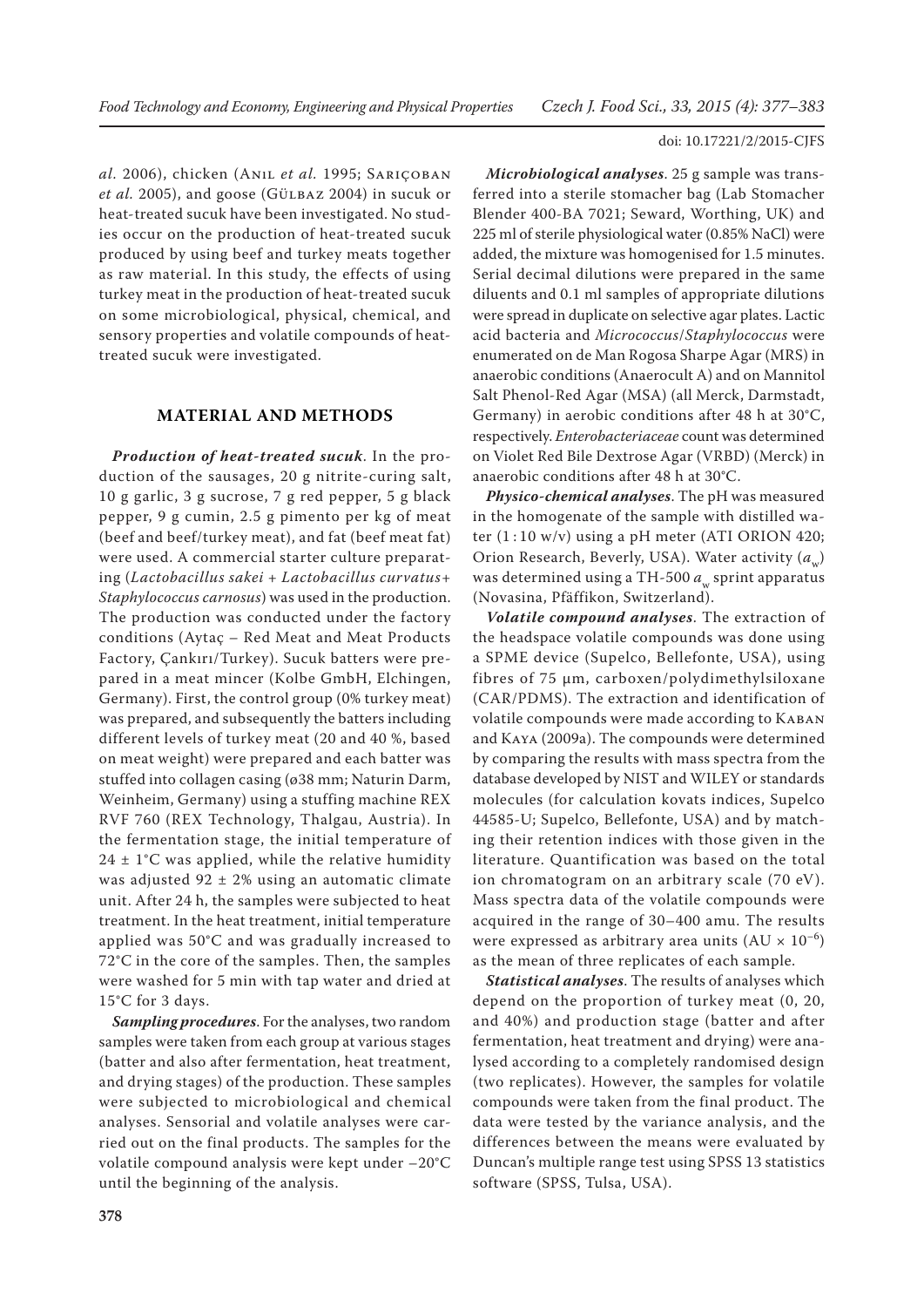### **RESULTS AND DISCUSSION**

*Microbiological properties*. The production stage had a significant (*P* < 0.01) effect on lactic acid bacteria count (Table 1). The mean count of lactic acid bacteria was determined as 6.41 log CFU/g in the batter due to the starter culture inoculation. Lactic acid bacteria showed good growth during fermentation and their count increased to 8.20 log CFU/g. However, heat treatment caused an important reduction  $(P < 0.01)$ in the lactic acid bacteria count, which decreased to 4.07 log CFU/g. Similarly, CANDOĞAN (2000) reported a reduction in lactic acid bacteria count in fermented sausage produced with the application of heat treatment. In other studies conducted on the heat treated sucuk, heat treatment showed a significant effect on lactic acid bacteria (ERCOȘKUN 2006; KURT & ZORBA 2010; Çakir *et al.* 2013). However, no significant change in lactic acid bacteria count was observed during the drying stage (Table 1).

The use of turkey meat caused an increase in the count of lactic acid bacteria. The lowest mean value was determined in the control group. Lactic acid bacteria count was slightly higher in the group containing turkey meat. This result can be explained by that the pH and  $a_w$  values of the batters containing turkey meat were higher than those of the control batter. However, the interaction of the turkey meat and production stage had no significant effect on lactic acid bacteria (*P* > 0.05). *Micrococcus*/*Staphylococcus* count showed a slight increase in the fermentation stage. However, the differences between the mean counts were not significant (Table 1). Similarly, Lücke (1985) and Kaban and Kaya (2009b) indicated that these acid sensitive organisms demonstrate a weak growth or no growth during fermentation. On the other hand, *Micrococcus*/*Staphylococcus* count was affected by the heat treatment, and a decrease of approx. 2.5 log unit was observed  $(P < 0.05)$ . The researches carried out on the heat-treated sausage were also determined that the production stages had a significant effect on the catalase-positive cocci count (Ercoşkun 2006). In addition, both the use of turkey meat and the interaction of the turkey meat and production stage had no significant effect on *Micrococcus*/*Staphylococcus* count (Table 1). *Enterobacteriaceae* count was 2–3 logCFU/g in all batters. After the heat treatment, *Enterobacteriaceae* count was under the detectable level  $(< 2 \log CFU/g)$  in all groups. According to these results, *Enterobacteriaceae* family was easily eliminated by the heat treatment in heat-treated sucuk. On the other hand, mold growth on the surface of both semi-dry sucuk and other fermented sausages such as Prešporská saláma and Vysočina is undesirable (Pipek *et al*. 2010).

 $pH$  and  $a_w$  values. The interaction of the turkey meat use and production stage had a significant effect  $(P < 0.01)$  on pH value. In contrast, the interaction

Table 1. Overall effects of using turkey meat and production stage on the microbiological counts and pH and *a*<sup>w</sup> values of heat-treated sucuk

|                                |                              | Lactic acid bacteria Micrococcus/Staphylococcus |                         |                                |  |
|--------------------------------|------------------------------|-------------------------------------------------|-------------------------|--------------------------------|--|
|                                | $(\log CFU/g)$               |                                                 | pH                      | $a_{\rm w}$                    |  |
| <b>Production stage (PS)</b>   |                              |                                                 |                         |                                |  |
| Batter                         | $6.41 \pm 0.20^b$            | $6.00 \pm 0.21$ <sup>a</sup>                    | $5.84 \pm 0.09^{\rm a}$ | $0.959 \pm 0.002$ <sup>a</sup> |  |
| Fermentation                   | $8.20 \pm 0.36^a$            | $6.14 \pm 0.07^a$                               | $4.93 \pm 0.04^d$       | $0.958 \pm 0.002^a$            |  |
| Heat treatment                 | $4.07 \pm 0.28$ <sup>c</sup> | $3.63 \pm 0.05^{\rm b}$                         | $4.98 \pm 0.04^c$       | $0.948 \pm 0.002^b$            |  |
| Drying                         | $3.96 \pm 0.66$ <sup>c</sup> | $3.53 \pm 0.20^{\rm b}$                         | $5.03 \pm 0.05^{\rm b}$ | $0.927 \pm 0.001$ <sup>c</sup> |  |
| Significance                   | 染染                           | 染染                                              | 染染                      | 染染                             |  |
| Turkey meat ratio (TM)         |                              |                                                 |                         |                                |  |
| Control (0%)                   | $5.38 \pm 2.08^b$            | $4.82 \pm 1.41^a$                               | $5.14 \pm 0.37^c$       | $0.946 \pm 0.013^b$            |  |
| 20%                            | $5.81 \pm 1.69^a$            | $4.82 \pm 1.26^a$                               | $5.20 \pm 0.40^{\rm b}$ | $0.948 \pm 0.014^a$            |  |
| 40%                            | $5.80 \pm 1.96^a$            | $4.84 \pm 1.35^a$                               | $5.25 \pm 0.43^a$       | $0.949 \pm 0.014^a$            |  |
| Significance                   | *                            | ns                                              | 操操                      | 操作                             |  |
| Interaction ( $PS \times TM$ ) |                              |                                                 |                         |                                |  |
| Significance                   | ns                           | ns                                              | ns                      | ns                             |  |

 $*P < 0.05$ ;  $*^*P < 0.01$ ; ns – not significant; <sup>a,b</sup>any two means in the same column having the same letters in the same section are not significantly different at *P* > 0.05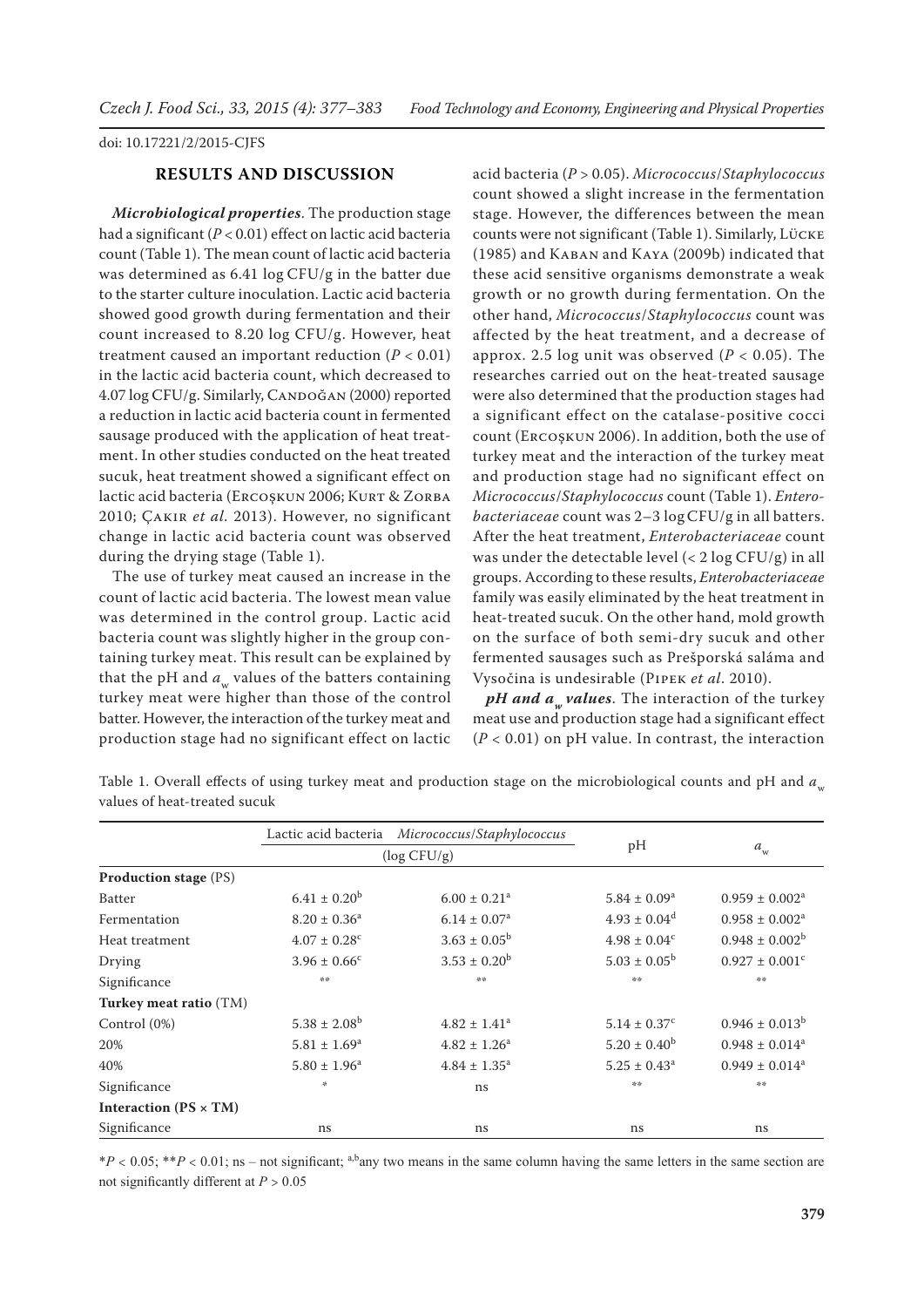|                                   |              | $\rm{KI}$ | Turkey meat ratio             |                               |                              |
|-----------------------------------|--------------|-----------|-------------------------------|-------------------------------|------------------------------|
| Compounds                         | RI           |           | control (0%)                  | 20%                           | 40%                          |
| Aliphatic hydrocarbons            |              |           |                               |                               |                              |
| Hexane                            | A            | 600       | $1.80 \pm 0.12^a$             | $2.18 \pm 0.28$ <sup>a</sup>  | $1.03 \pm 0.71$ <sup>a</sup> |
| Heptane                           | A            | 700       | $3.79 \pm 2.33^a$             | $4.50 \pm 0.21$ <sup>a</sup>  | $2.74 \pm 1.92^a$            |
| Octane                            | A            | 800       | $1.00\pm0.72^{\rm a}$         | $0.41 \pm 0.34^a$             | $0.43\pm0.28^{\rm a}$        |
| Undecane                          | A            | 1100      | $14.84 \pm 14.34^a$           | $11.96 \pm 10.92^a$           | $5.41 \pm 4.46^a$            |
| Dodecane                          | A            | 1200      | $1.81 \pm 7.25^a$             | $12.83 \pm 7.82^a$            | $11.69 \pm 1.63^a$           |
| Tridecane                         | A            | 1300      | $6.89 \pm 2.24^a$             | $9.61 \pm 3.30^a$             | $9.19 \pm 1.20^a$            |
| Tetradecane                       | A            | 1400      | $3.43 \pm 0.91^b$             | $5.16 \pm 0.59$ <sup>ab</sup> | $6.38 \pm 0.56^a$            |
| Pentadecane                       | A            | 1500      | $1.16 \pm 0.25^a$             | $2.32 \pm 0.76^a$             | $2.34 \pm 0.91$ <sup>a</sup> |
| Sulphur compounds                 |              |           |                               |                               |                              |
| Methyl thiirane                   | B            | 574       | $12.44 \pm 1.06^a$            | $11.60\pm3.45^{\rm a}$        | $10.29 \pm 0.97^{\rm a}$     |
| Allyl methyl sulfide              | $\, {\bf B}$ | 730       | $12.64 \pm 2.84$ <sup>a</sup> | $9.96 \pm 1.18^{ab}$          | $6.61 \pm 0.69^b$            |
| 1-Propene-3,3'-thiobis            | B            | 888       | $6.39 \pm 1.46^a$             | $7.02 \pm 2.14^a$             | $6.85\pm2.45^{\rm a}$        |
| Methyl-2-propenyl disulfide       | B            | 958       | $2.82 \pm 1.08^{\rm a}$       | $1.56\pm0.45^{\rm a}$         | $3.48 \pm 0.88$ <sup>a</sup> |
| Diallyl disulfide                 | $\, {\bf B}$ | 1138      | $7.34 \pm 2.80^a$             | $10.14 \pm 1.42^a$            | $10.52 \pm 1.32^a$           |
| 3-(4-methyl-3-pentenyl) thiophene | B            | 1332      | $0.00 \pm 0.00^a$             | $0.99 \pm 0.47$ <sup>a</sup>  | $1.75 \pm 1.12^a$            |
| <b>Esters</b>                     |              |           |                               |                               |                              |
| Ethyl acetate                     | A            | 648       | $3.27 \pm 1.82^a$             | $3.25 \pm 1.17^a$             | $3.29 \pm 1.40^a$            |
| Acetic acid ethenyl ester         | $\, {\bf B}$ | 743       | $0.39 \pm 0.04^a$             | $0.33 \pm 0.01^a$             | $0.00 \pm 0.00^{\rm b}$      |
| Propionic acid, butyl ester       | B            | 976       | $1.09 \pm 0.23$ <sup>ab</sup> | $2.36\pm0.69^{\rm a}$         | $0.00\pm0.00^{\rm b}$        |
| Hexanoic acid, propyl ester       | B            | 1151      | $1.84 \pm 2.60^a$             | $4.40 \pm 1.79$ <sup>a</sup>  | $4.09 \pm 5.78^a$            |
| Butanoic acid, hexyl ester        | $\, {\bf B}$ | 1221      | $3.17 \pm 0.33$ <sup>a</sup>  | $3.49 \pm 1.41$ <sup>a</sup>  | $1.86\pm0.72^{\rm a}$        |
| Aldehydes                         |              |           |                               |                               |                              |
| Acetaldehyde                      | $\cal C$     | $<500\,$  | $1.14 \pm 0.35^a$             | $1.02 \pm 0.01^a$             | $0.81 \pm 0.01^a$            |
| Pentanal                          | $\, {\bf B}$ | 742       | $4.93 \pm 0.48^a$             | $3.08 \pm 0.64^a$             | $4.76 \pm 2.48^a$            |
| Hexanal                           | A            | 849       | $5.22 \pm 1.16^a$             | $6.29\pm3.01^{\rm a}$         | $10.18 \pm 0.31^a$           |
| Heptanal                          | B            | 955       | $1.12 \pm 0.42^a$             | $1.03 \pm 0.27^{\rm a}$       | $1.12 \pm 0.19^a$            |
| 2-Methyl-3-phenyl propanal        | $\, {\bf B}$ | 1334      | $3.85 \pm 2.22^b$             | $9.14 \pm 3.72$ <sup>ab</sup> | $13.62 \pm 2.47^a$           |
| Alcohols                          |              |           |                               |                               |                              |
| Ethanol                           | C            | 539       | $6.68 \pm 1.32^a$             | $6.56 \pm 1.51$ <sup>a</sup>  | $7.30 \pm 0.85^a$            |
| 1-Propen-2-ol                     | $\cal C$     | 597       | $2.61 \pm 0.83$ <sup>a</sup>  | $1.51 \pm 0.09^{\rm a}$       | $0.93\pm0.70^{\rm a}$        |
| 1-Hexanol                         | $\, {\bf B}$ | 935       | $1.46 \pm 0.51$ <sup>a</sup>  | $2.13 \pm 0.62^a$             | $2.64 \pm 0.64^a$            |
| 3-Hexen-1-ol                      | C            | 952       | $0.25\pm0.35^{\rm a}$         | $0.43 \pm 0.16^a$             | $0.31\pm0.01^{\rm a}$        |
| 1-Terpinen-4-ol                   | $\cal C$     | 1287      | $1.00 \pm 0.11^a$             | $2.53 \pm 1.75^a$             | $2.00 \pm 1.00^a$            |
| Ketones                           |              |           |                               |                               |                              |
| 2,3-Butanedione                   | C            | 678       | $2.33 \pm 1.48^a$             | $1.68 \pm 0.47^a$             | $1.91 \pm 0.23$ <sup>a</sup> |
| Acetoin                           | B            | 779       | $4.74 \pm 0.84$ <sup>a</sup>  | $2.36 \pm 1.71$ <sup>a</sup>  | $3.16\pm0.61^{\rm a}$        |
| 2-Heptanone                       | B            | 948       | $0.92 \pm 0.21$ <sup>a</sup>  | $1.05 \pm 0.24$ <sup>a</sup>  | $0.99 \pm 0.23^a$            |
| Acids                             |              |           |                               |                               |                              |
| Acetic acid                       | A            | 717       | $2.24 \pm 1.53^a$             | $1.40 \pm 0.60^a$             | $1.49 \pm 0.35^a$            |
| Furans                            |              |           |                               |                               |                              |
| Furan, 2-pentyl                   | B            | 1021      | $0.13 \pm 0.18^a$             | $0.44 \pm 0.27$ <sup>a</sup>  | $0.78 \pm 0.71$ <sup>a</sup> |

Table 2. Volatile compounds of heat treated sucuk with or without turkey meat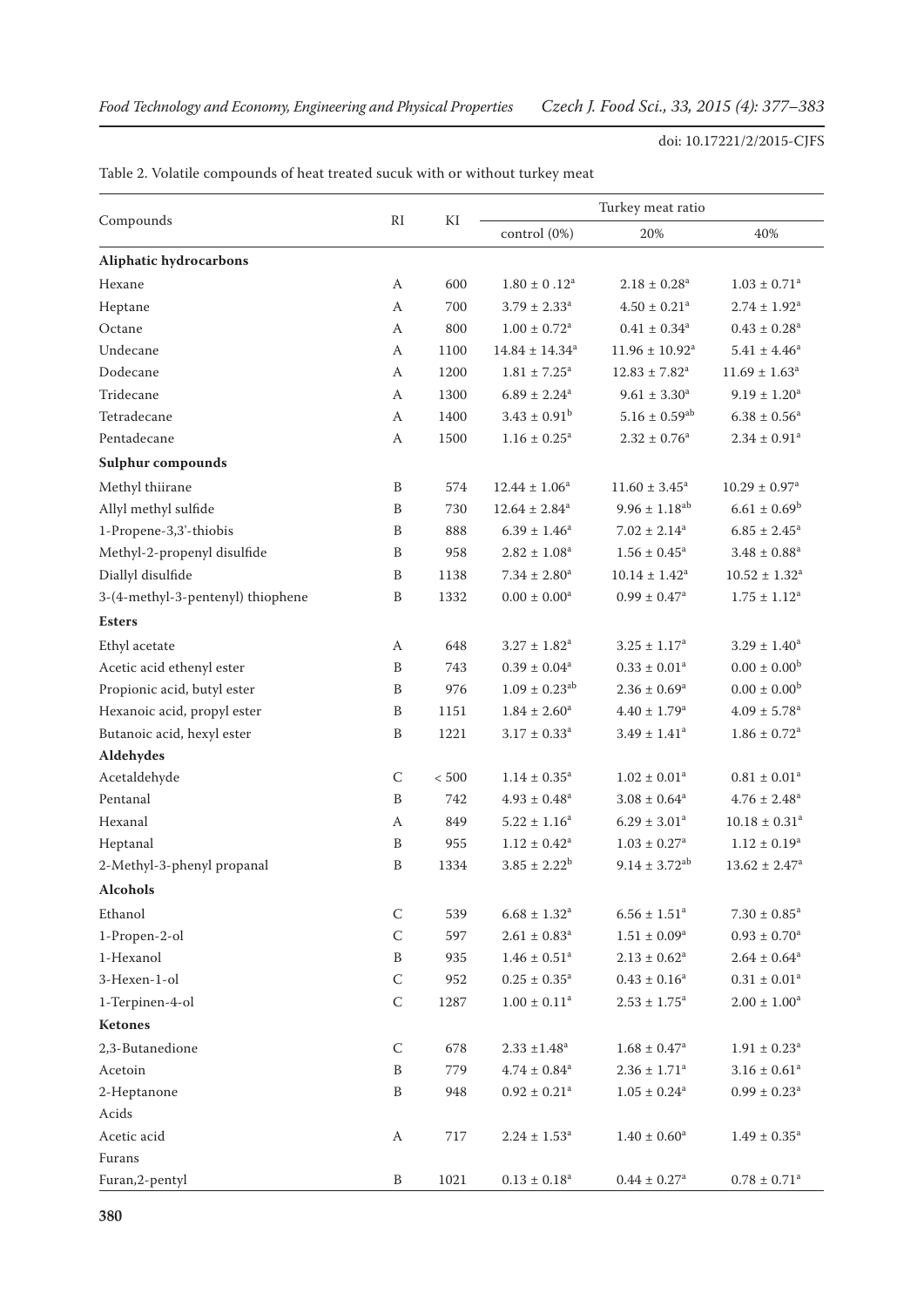Table 2 to be continued

|                                       |                         | KI   | Turkey meat ratio              |                                |                               |
|---------------------------------------|-------------------------|------|--------------------------------|--------------------------------|-------------------------------|
| Compounds                             | $\mathbb{R}\mathcal{I}$ |      | control (0%)                   | 20%                            | 40%                           |
| Aromatic hydrocarbons                 |                         |      |                                |                                |                               |
| Toluene                               | A                       | 789  | $1.94 \pm 0.48$ <sup>a</sup>   | $3.30 \pm 1.12^a$              | $2.29 \pm 0.69^a$             |
| $p$ -Xylene                           | B                       | 894  | $1.56 \pm 0.91^a$              | $1.38 \pm 0.72$ <sup>a</sup>   | $1.12 \pm 0.62^a$             |
| Styrene                               | $\, {\bf B}$            | 933  | $0.46 \pm 0.06^a$              | $0.60 \pm 0.11^a$              | $0.64 \pm 0.23$ <sup>a</sup>  |
| 1,3-Bis(1,1-dimethylethyl)-benzene    | $\cal C$                | 1289 | $1.56 \pm 0.54$ <sup>a</sup>   | $2.09 \pm 0.23$ <sup>a</sup>   | $2.17 \pm 0.60^a$             |
| 1,2-Dimethoxy-4-(2-propenyl)- benzene | $\, {\bf B}$            | 1485 | $0.00 \pm 0.00^{\rm b}$        | $0.16 \pm 0.23$ <sup>ab</sup>  | $0.57 \pm 0.04^a$             |
| <b>Terpenes</b>                       |                         |      |                                |                                |                               |
| $\alpha$ -Thujene                     | B                       | 944  | $2.02 \pm 1.03$ <sup>a</sup>   | $2.02 \pm 1.72$ <sup>a</sup>   | $2.05 \pm 0.98$ <sup>a</sup>  |
| $1R-\alpha$ -pinene                   | $\, {\bf B}$            | 957  | $4.63 \pm 1.40^a$              | $3.84 \pm 2.77$ <sup>a</sup>   | $2.83 \pm 2.1^a$              |
| Camphene                              | B                       | 970  | $1.06 \pm 0.64$ <sup>a</sup>   | $0.68 \pm 0.25$ <sup>a</sup>   | $0.85 \pm 0.51$ <sup>a</sup>  |
| $\beta$ -Pinene                       | $\, {\bf B}$            | 988  | $47.99 \pm 19.95^a$            | $53.27 \pm 17.37^a$            | $57.13 \pm 6.34$ <sup>a</sup> |
| $\beta$ -Myrcene                      | $\, {\bf B}$            | 1005 | $41.08 \pm 18.71$ <sup>a</sup> | $40.16 \pm 12.47$ <sup>a</sup> | $56.07 \pm 8.55^a$            |
| $\alpha$ -Phellandrene                | $\, {\bf B}$            | 1019 | $6.02 \pm 2.06^a$              | $2.76 \pm 3.90^a$              | $4.08 \pm 0.64$ <sup>a</sup>  |
| 3-Carene                              | B                       | 1022 | $22.24 \pm 3.49^a$             | $30.54 \pm 18.16^a$            | $22.09 \pm 18.76^a$           |
| $\alpha$ -Terpinene                   | B                       | 1030 | $0.00 \pm 0.00^a$              | $2.94\pm0.55^{\rm a}$          | $3.08 \pm 1.58^a$             |
| D-Limonene                            | $\, {\bf B}$            | 1054 | $0.00 \pm 0.00^a$              | $26.04 \pm 10.42^a$            | $10.17 \pm 14.38^a$           |
| $o$ -Cymene                           | B                       | 1059 | $90.20 \pm 48.7^{\circ}$       | $137.01 \pm 40.16^a$           | $127.64 \pm 35.10^a$          |
| Eucalyptol                            | $\, {\bf B}$            | 1064 | $4.92 \pm 1.83$ <sup>a</sup>   | $3.99 \pm 2.10^a$              | $3.04\pm1.51^{\rm a}$         |
| $\gamma$ -Terpinene                   | $\, {\bf B}$            | 1079 | $7.55 \pm 2.74^b$              | $22.46 \pm 4.43^a$             | $18.33 \pm 4.14^{ab}$         |
| Terpinolene                           | $\cal C$                | 1128 | $0.00\pm0.00^{\rm b}$          | $1.35 \pm 0.05^a$              | $1.49 \pm 0.62^a$             |
| Linalool                              | $\, {\bf B}$            | 1161 | $2.56\pm0.21^{\rm a}$          | $3.27 \pm 0.18$ <sup>a</sup>   | $3.70 \pm 1.39^a$             |
| $\alpha$ -Cubebene                    | $\cal C$                | 1453 | $1.22\pm0.22^{\rm a}$          | $1.81\pm0.30^{\rm a}$          | $1.71 \pm 0.36^a$             |
| Eugenol                               | $\cal C$                | 1460 | $0.00 \pm 0.00^{\rm b}$        | $0.63 \pm 0.06^a$              | $0.59 \pm 0.06^a$             |
| Caryophyllene                         | $\cal C$                | 1490 | $2.00 \pm 0.49^b$              | $4.46 \pm 0.73$ <sup>a</sup>   | $4.27 \pm 0.40^a$             |

Results are expressed in Arbitrary Area Units (× 10−6) as means of 3 replicates of each sausage; RI – Reliability of identification: A – mass spectrum and retention time identical with an authentic sample, B – mass spectrum and Kovats index from literature in accordance; C – tentative identification by mass spectrum; KI – Kovats index calculated for DB-624 capillary column (J&W Scientific: 30 m, 0.25 mm *i.d.*, 1.4  $\mu$ m film tickness) installed on a gas chromatograph equipped with a mass selective detector

of the turkey meat proportion and production stage had no effect  $(P > 0.05)$  on pH value.

An increase in pH value was determined depending on the increasing proportion of turkey meat. The lowest mean pH value was measured in the heat treated sucuk without turkey meat. While pH value was under 5 after the fermentation stage, the heat treatment application caused an increase in pH value ( $P < 0.05$ ), indicating that protein denaturation caused by heat-treatment resulted in an increase in pH (Ercoşkun *et al.* 2010). Similarly, an increase was observed in the drying stage. High  $a_w$  values were determined in the heat treated samples containing turkey meat in comparison with the control group. However,  $a_w$  value was under 0.93 in all groups at the

end of the drying stage. As can be seen in Table 1, the mean  $a_w$  value was 0.927. According to the results, heat-treated sucuk can be named as semi-dry fermented sausage.

*Volatile compounds*. In this research, many volatile compounds such as aliphatic hydrocarbons, aromatic hydrocarbons, sulphur compounds, esters, ketones, alcohols, aldehydes, terpenes, acids, and furans were identified. The amounts of β-pinene, β-myrcene, 3-carene, and *o*-cymene were found significant in the groups with turkey meat and in control. In the sucuk production, the use of turkey meat had an effect on acetic acid ethenyl ester, eugenol, allyl methyl sulphide, propanoic acid, butyl ester, γ-terpinen, terpinolen, 2-methyl-3-phenyl propanal, tetrade-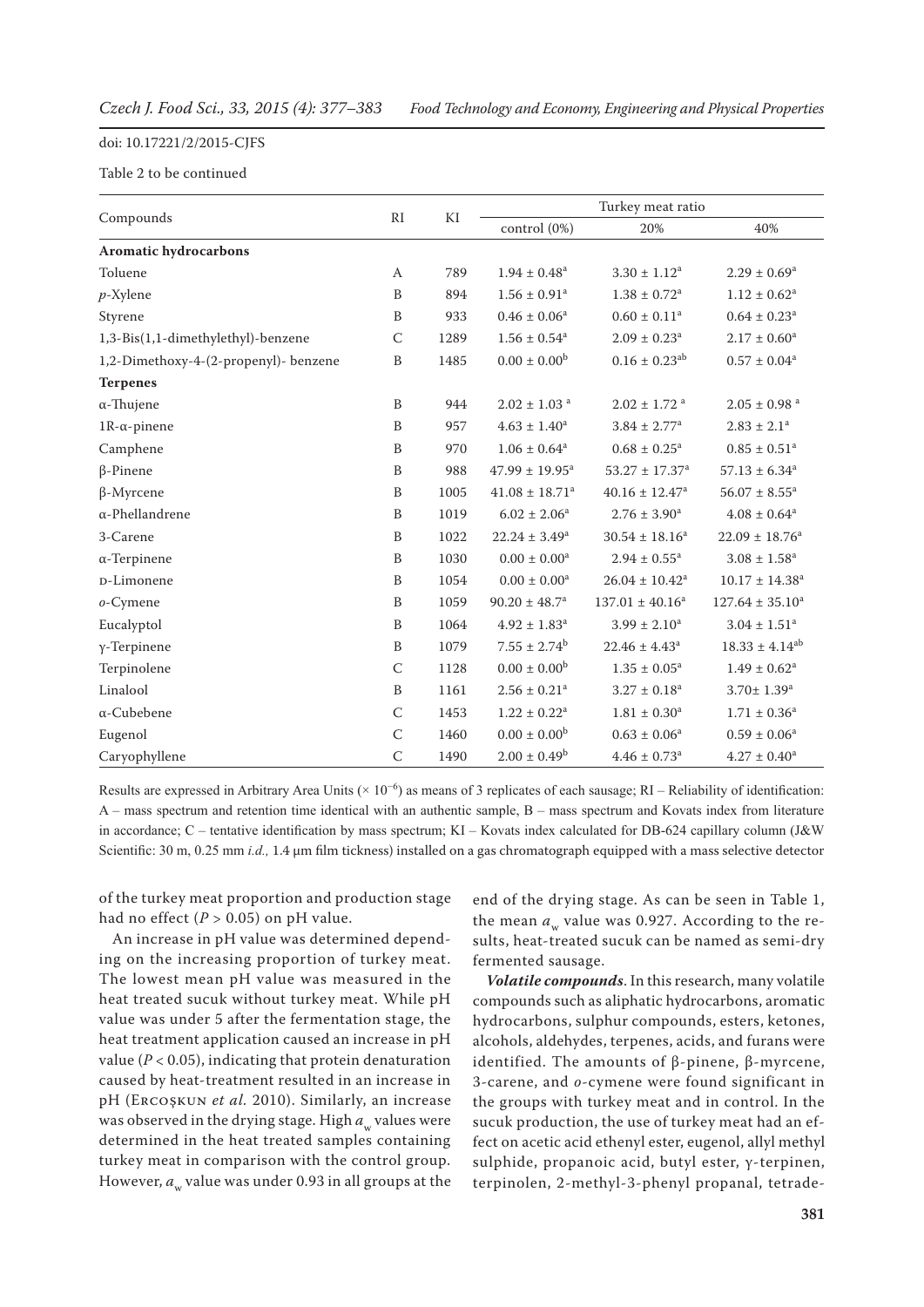cane, 1,2-dimethoxy-4-(2-propenyl)-benzene, and caryophyllene at various levels. In all sucuk groups, terpenes constituted a major part of the volatile compounds. Acetic acid was the only acid identified and 2-penthyl furan was the only furan detected. Furans are related with the heating process. On the other hand, furan is derived from linoleic acid oxidation at 20°C (Ruiz *et al.* 1999).

Tetradecane was detected in the samples with turkey meat at a relatively higher level, but the difference between the means of the control group and 20% turkey meat added group was found as statistically not significant ( $P > 0.05$ ). The use of turkey meat affected the occurrence of 1,2-dimethoxy-4(2 propenyl)-benzene, as this aromatic carbon compound was not detected in the control group.

At the same time, it was observed that the amount of allyl methyl sulphide decreased as the proportion of turkey meat increased, and the differences between the means of all groups were found to be statistically significant  $(P < 0.05)$  (Table 2).

Another volatile compound group, esters, was also detected. The highest mean of acetic acid ethenyl ester was found in the control group. Differences between the groups in terms of propionic acid butyl ester were also determined. Esters in the meat products are generally formed by esterification of carboxylic acids and alcohols (Sabio *et al.* 1998; ROTSATCHAKUL et al. 2009).

Some aldehydes were detected in statistically significant amounts. The highest propanal,2-methyl-3-phenyl meat value was observed in 40% turkey meat group while the lowest value was observed in the control group. It was also stated in other studies that propanal,2-methyl-3-phenyl is an important aldehyde for sucuk (Kaban & Kaya 2009a,b, 2010). Moreover, Çakır *et al.* (2013) mentioned that heat treatment increases the amount of this compound. Aldehydes sourcing from lipid oxidation and amino acid catabolism were also detected in other fermented sausages (Mateo & Zumalacarregui 1996; Flores *et al.* 2004). Lipid oxidation also affects on the oxidation of haem pigments (ROHLÍK *et al*. 2010).

A significant proportion of the volatile profile of sucuk samples consists of terpenes. The lowest mean values of statistically significant terpenes, γ-terpinen and caryophyllene, were seen in the control group. However, terpinolene and eugenol compounds were not detected in the control group. It was reported that spices are the main source of terpenes while feedstuff is an important means of transfer of these compounds into the meat (HINRICHSEN & PEDERSEN 1995; Sabio *et al.* 1998; Anserona *et al.* 2001; Ramirez & Cava 2007; Kaban 2009).

### **CONCLUSIONS**

The use of turkey meat resulted in an increase in pH values of sucuk batters but this increase had no negative effect on fermentation. In all samples, pH value of the final product dropped below 5 while  $a_{\mu}$  value dropped below 0.930. In all groups (control, 20, and 40% turkey meat), terpenes constituted a major part of the volatile compounds. The use of turkey meat had significant effects on some volatile compounds. As a result, it can be recommended that turkey meat can be partially used in the production of heat-treated sucuk as a substitute for beef at a proportion of 20%.

### **References**

- Anil N., Doğruer Y., Gürbüz Ü., Keleş A. (1995): Tavuk sucuğu üretim teknolojisi-1: Kimyasal, mikrobiyolojik ve organoleptik kalitesi üzerinde araştırmalar. Veteriner Bilimleri Dergisi, 11: 83–94.
- Ansorena D., Gimeno O., Astiasaran I., Bello J. (2001): Analysis of volatile compounds by GC-MS of a dry fermented sausage: chorizo de Pamplona. Food Research International, 34: 67–75.
- Candoğan K. (2000): Bacterial starter cultures, aging and fermentation effects on some characteristics of fermented beef sausages. [PhD Thesis.] Clemson, Clemson University.
- Çakir M.A., Kaya M., Kaban G. (2013): Effect of heat treatment on the volatile compound profile and other qualitative properties of sucuk. Fleischwirtschaft International, 5: 69–74.
- Deumier F., Collignan A. (2003): The effects of sodium lactate and starter cultures on pH, lactic acid bacteria, *Listeria monocytogenes* and *Salmonella* spp, levels in pure chicken dry fermented sausage. Meat Science, 65: 1165–1174.
- Ensoy Ü. (2004): Hindi sucuğu üretiminde starter kültür kullanımı ve ısıl işlem uygulamasının ürün karakteristikleri üzerine etkisi. [PhD. Thesis.] Ankara, Ankara Üniversitesi Fen Bilimleri Enstitüsü.
- Ercoşkun H. (2006): Isıl işlem uygulanarak üretilen sucukların bazı kalite özelliklerine fermentasyon süresinin etkileri. [PhD. Thesis.] Ankara, Ankara Üniversitesi Fen Bilimleri Enstitüsü.